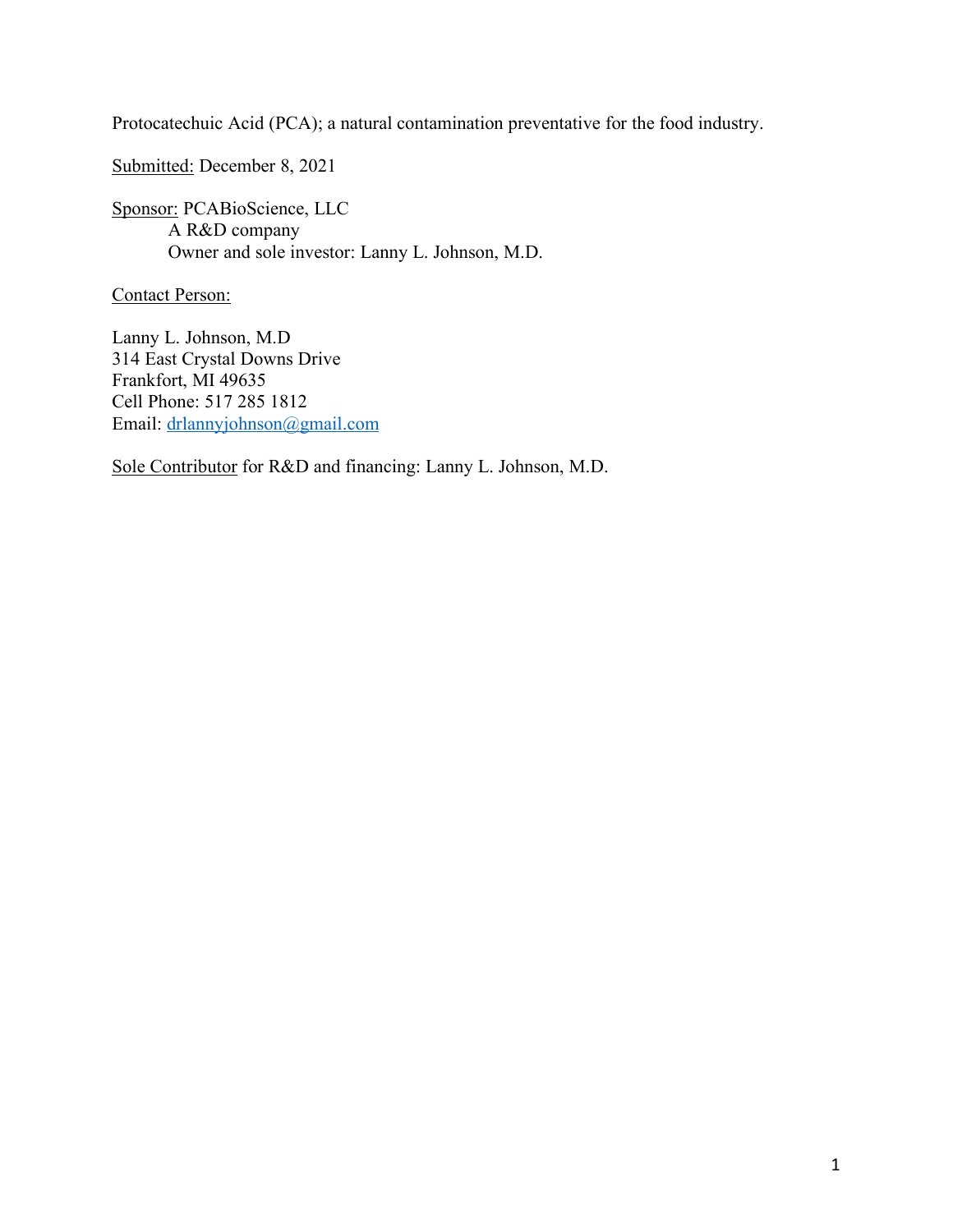**Title:** Protocatechuic acid (PCA); a natural contamination preventative for the food industry.

Eligibility criteria is met for the **Small business Award.** 

**Focus Area 3: Design of greener chemicals**. Protocatechuic acid (PCA) is a phenolic acid, a green chemical reagent, presently categorized as biocide by EPA. PCA is native to the ecosystem, everywhere in nature; soil, water ways, all plants, fruit and vegetables. PCA is common to the human diet. The bacteria in the human bowel manufacture a small amount daily. It is designated at G.R.A.S. by FDA. PCA is safe by every measure. It is non-toxic, nonallergenic and non-mutagenic.

**The Need:** The need in well recognized. For example, a recent economic and societal example was the multi-million-dollar loss for the lettuce industry in 2018 and 2019. <https://www.cdc.gov/ecoli/2018/o157h7-11-18/index.html>

The bacterial pathogens are common and many; i.e. E. coli, Pseudomonas and Salmonella. Further complicating the solution is that the location of the fomites is multifactorial prior to the consumer; the field, the plant, the harvesters, the harvesting method, the assembly lines and workers, the packaging and the workers, shipping and shippers and market handlers and displays. Today there is an urgent need to find new ways to provide control of food produce contamination and safety. The solution is multifactorial as well built around a center piece of a natural antimicrobial reagent, PCA.

**Most recent Milestones** are the critical discoveries resulting in a US patents application using protocatechuic acid (PCA) in the food industry. The work is original and novel as evidenced by the US patent US 10,292,946; May 21, 2019 @ [https://patft.uspto.gov/netacgi/nph-](https://patft.uspto.gov/netacgi/nph-Parser?Sect1=PTO1&Sect2=HITOFF&d=PALL&p=1&u=%2Fnetahtml%2FPTO%2Fsrchnum.htm&r=1&f=G&l=50&s1=10,292,946.PN.&OS=PN/10,292,946&RS=PN/10,292,946)[Parser?Sect1=PTO1&Sect2=HITOFF&d=PALL&p=1&u=%2Fnetahtml%2FPTO%2Fsrchnum.](https://patft.uspto.gov/netacgi/nph-Parser?Sect1=PTO1&Sect2=HITOFF&d=PALL&p=1&u=%2Fnetahtml%2FPTO%2Fsrchnum.htm&r=1&f=G&l=50&s1=10,292,946.PN.&OS=PN/10,292,946&RS=PN/10,292,946)h [tm&r=1&f=G&l=50&s1=10,292,946.PN.&OS=PN/10,292,946&RS=PN/10,292,946.](https://patft.uspto.gov/netacgi/nph-Parser?Sect1=PTO1&Sect2=HITOFF&d=PALL&p=1&u=%2Fnetahtml%2FPTO%2Fsrchnum.htm&r=1&f=G&l=50&s1=10,292,946.PN.&OS=PN/10,292,946&RS=PN/10,292,946)

Publication: Clinical testing on human skin showed the control of pathogens, while preserving commensal bacteria. *Jalali, Omid; Best, Molly; Wong, Alison; Schaeffer, Brett; Bauer, Brendon; Johnson, Lanny. Reduced Bacterial Burden of the Skin Surrounding the Shoulder Joint Following Topical Protocatechuic Acid Application Results of a Pilot Study. JBJS Open Access d 2020:e19.00078. <http://dx.doi.org/10.2106/JBJS.OA.19.00078>*

It is known that protocatechuic acid is an anti-microbial by topical application in various applications. *US patents 10,004,705, 10,004, 706, 10,398,664, 10,426,747, 10,772, 860, 10,959,969, and 11, 103, 471.* 

**The US Component:** The inventor is an US citizen. All the research was performed at independent contract laboratories in USA. The assembly of the commercial product is at all independent contact USA GMP facilities.

## **Abstract:**

This Green Chemistry Challenge submission is one of using a natural reagent, PCA as an antimicrobial in the food industry; from harvesting, via production and distribution to consumption.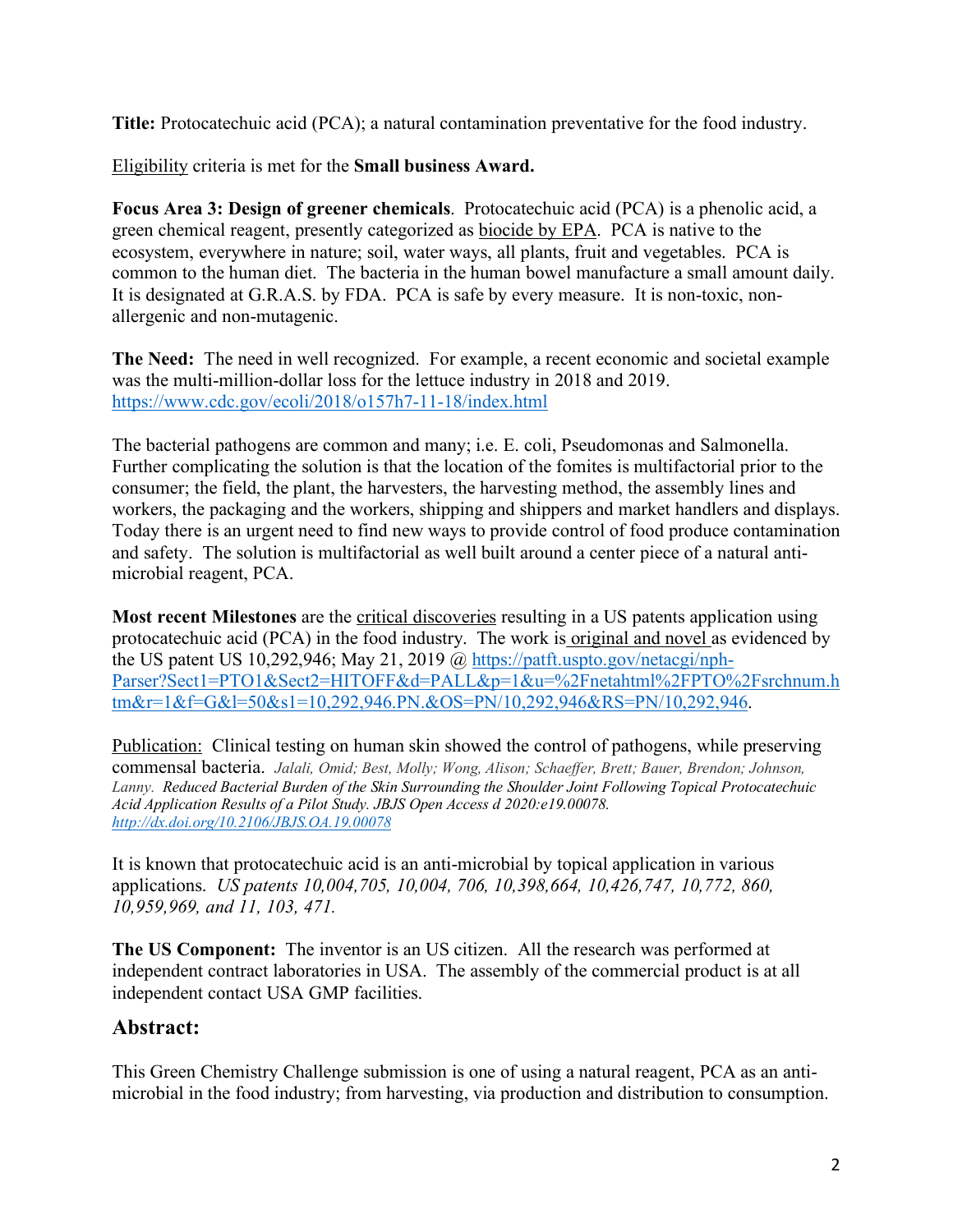PCA is a phenolic acid, a biocide by EPA designation. Importantly for this application, PCA is safe by every measure. The human pharmacokinetics and pharmacodynamics are known.

PCA in food production and distribution is intended to introduce a natural antimicrobial solution where there are only toxic chemical alternatives. Observations of the supply chain from harvesting to consumer showed additional need for implementation of new sanitary procedures.

The implementation is eminent, only awaiting EPA approval. The raw material is available in 1000-kilogram quantities. There are multiple registered manufacturing facilities in USA for producing a spray containing PCA. Distribution channels are in place and a known market waiting for purchase.

The quantitative benefit to the environment is the use of a chemical native to the environment. The amount of the alternative toxic reagent to be replaced is not known. The implementation is non-existent, diverse, varied and localized. PCA use in miniscule amounts would provide a safe and effective method of controlling contamination in the food industry.

The experimental evidence supporting the US patent application above, showed a PCA spray of as little as 0.10-1.25% leaves an invisible lasting protective crystalline coating on an article; face mask, plastic or metal. The bacteria including biofilms are killed upon contact. The encoated virus, SARS CoV-2 is likewise inactivated; US patent 10, 959, 969.

The vehicle may be water and or alcohol, both being safe when consideration is given to the specific use and the target article. Upon delivery to a hard surface fomite, the vehicle evaporates leaving a uniform, invisible coalescence of PCA crystals adhered to the intended surface as illustrated in the following photograph.



*For illustration purposes, excess concentrated PCA coating was purposely applied to a filing cabinet. Two years later, the crystals were scraped with the fingernail. Note the 2x4 mm area, not to scale and pile of crystals to the right.*

On site observation of the food industry practices indicates that many new procedures at various points of contact are necessary. The harvester and the production worker would use the PCA spray on exposed hands and gloves. Clinical type face masks and protective personal equipment uniforms should be instituted and sprayed. The harvesting hand equipment or knives should be cleaned, sprayed and interchanged regularly. The assembly line should be sprayed to have a lasting uniform protective coating of the PCA crystals. Packaging and the handlers should be subject to protective spraying as well as shippers and vehicles.

It would be safe to have a low dose of 0.10% PCA in aqueous vehicle on various produce themselves, including the misting sprays seen continuously on super market produce shelves.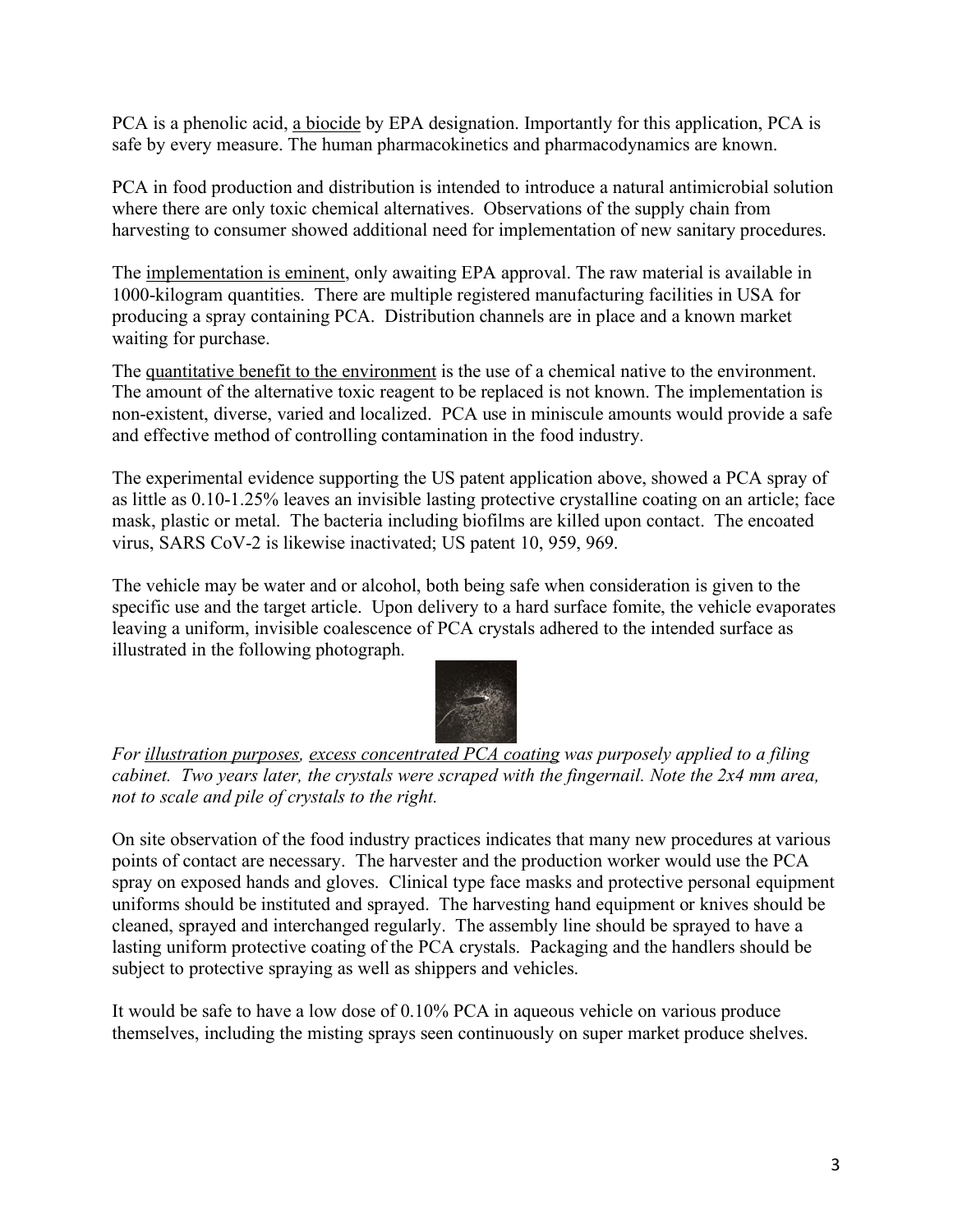The multiple locations of PCA use and disposal would be wide spread and the resulting amounts would be miniscule. Water way pollution would not exist because the PCA source is not a result of food production.

## **Scope of the program**

The use of protocatechuic acid (PCA) in the food industry has real benefits when instituted from harvesting to consumer.

The Dose: The dosage terminology requires some clarification. PCA in an aqueous delivery vehicle would be 0.10 to 1.24%, the later the maximum solubility in water. The concentration in alcohol need only be 1% and rapidly evaporate. However, the resultant lasting PCA crystalline coating on the article would be 100%.

Chemical Nature: PCA is a phenolic acid; 2,4 di-hydroxybenzaldehyde. The CAS number is 99 50 3. The raw crystal is white to tan in color and 80 mesh in size.



## **Realized Benefits and Drawbacks**

Benefits: The use of PCA accompanying by implementation of better harvesting, handling and distribution procedures would decrease the opportunity for contamination in the food industry.

PCA has been recognized as safe for ingestion by FDA as a food flavoring additive. PCA has an existing FDA G.R.A.S. designation as Generally Recognized As Safe. [http://www.ift.org/~/media/Food%20Technology/pdf/2009/06/0609feat\\_GRAS24text.pdf](http://www.ift.org/~/media/Food Technology/pdf/2009/06/0609feat_GRAS24text.pdf) PCA is non-toxic, non-allergenic and non-mutagenic. It is not inflammable.

PCA's presence in this application reduces the opportunity for contamination in produce, fruits and vegetables. As show in the patents above, a PCA crystalline coating is an anti-bacterial, biofilm destroying and anti-viral for encoated virus; i.e. SARS-CoV-2 when applied to an article of hard or cloth surface. PCA is a disinfectant on human skin in as little as 1% PCA in water as reported in the publication noted above.

This addition PCA to the food industry would have no adverse effect upon the fruits and vegetables in which PCA already exists in small amounts. The thin coating on fruits and vegetables would be added protection from the contamination of multiple customers handling.

There is safety for the environment since is already has an ecological presence.

The amount of PCA introduced to the environment in this manner would have minimal effect upon the existing ecology. The amount would be small and dispersed widely to many locations. When used in the intended manner, PCA is further dispersed from it point of origin along the supply change to the purchaser. The PCA will be returned in small amounts to the environment as sewage; septic field and or community sewage plants in a multitude of locations. The end result will be a miniscule amount of PCA in any given location, including the produce point of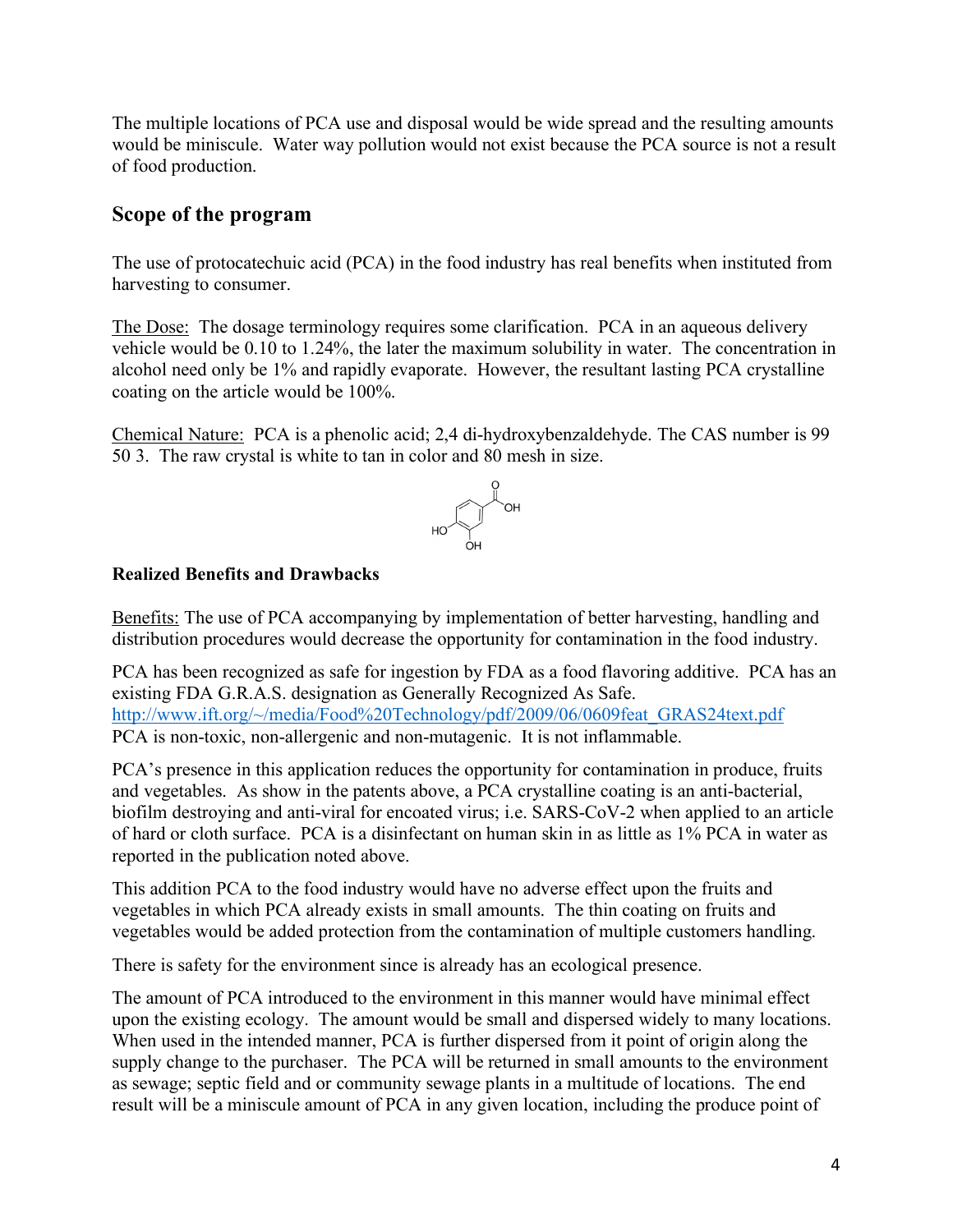origin due to the subsequent dispersion. A minimal amount would be added to the already abundant amount in the environment. PCA in this application will be well dispersed via the natural distribution and will not be a pollutant, but only add small amount to the existing PCA ecological presence. The use of PCA will not produce any carbon dioxide nor require any extra use of energy.

Drawbacks: The real and or potential drawbacks are not known. There may be a small concentration of PCA at the site of production, but the crystals are adherent to the articles; clothes, masks, machinery, containers, etc. The use at the sites of origin would have minimal affect the local water ways. PCA's potential toxicity to the waste water is unlikely due to minimal discharge from the fomite. Das, et al concern for low amounts of PCA being toxic is refuted by studies showing same amounts to be anti-bacterial and causing accelerated healing of mammalian wounds.

The potential inflammability is nil with the dry crystalline residue. The same with water. It would have transient inflammability in alcohol until evaporation. There are no fumes from the PCA crystal.

**Pilot Plant Exists:** The reagent PCA is available from many international sources. There are many US GMP plants available for manufacture into a commercial product.

**Manufacture:** The PCA reagent is presently biochemically manufactured, thereby eliminating the trace metals found in previous production by extraction from plant material. Certificate of Analysis accompanies each production which is subsequently verified by independent laboratory for percentage and purity.

EPA application initiated in Jan 2020. Still under review.

**Technology Comparisons:** PCA is not found in other disinfectants. PCA is native to the environment. It is safe by any measure. Although prices are rising due to shipping costs plus world-wide inflation the cost of goods for PCA is relatively low, such to be commercially viable and competitive with the existing market.

Performance has been established in proof of principle pilot studies supporting US patents and published.

**Planned Commercialization:** Commercialization awaits an EPA application that was submitted 23 months prior to this writing. The reagent is available in 1000-kilogram quantities. The manufacturing facilities are in place.

Technology has not been launched.

The Commercial Products: PCA is delivered as raw crystal in various size sealed containers. The shelf life is a minimum of 2 years.

Application: Delivery as aqueous and or alcohol spay containers.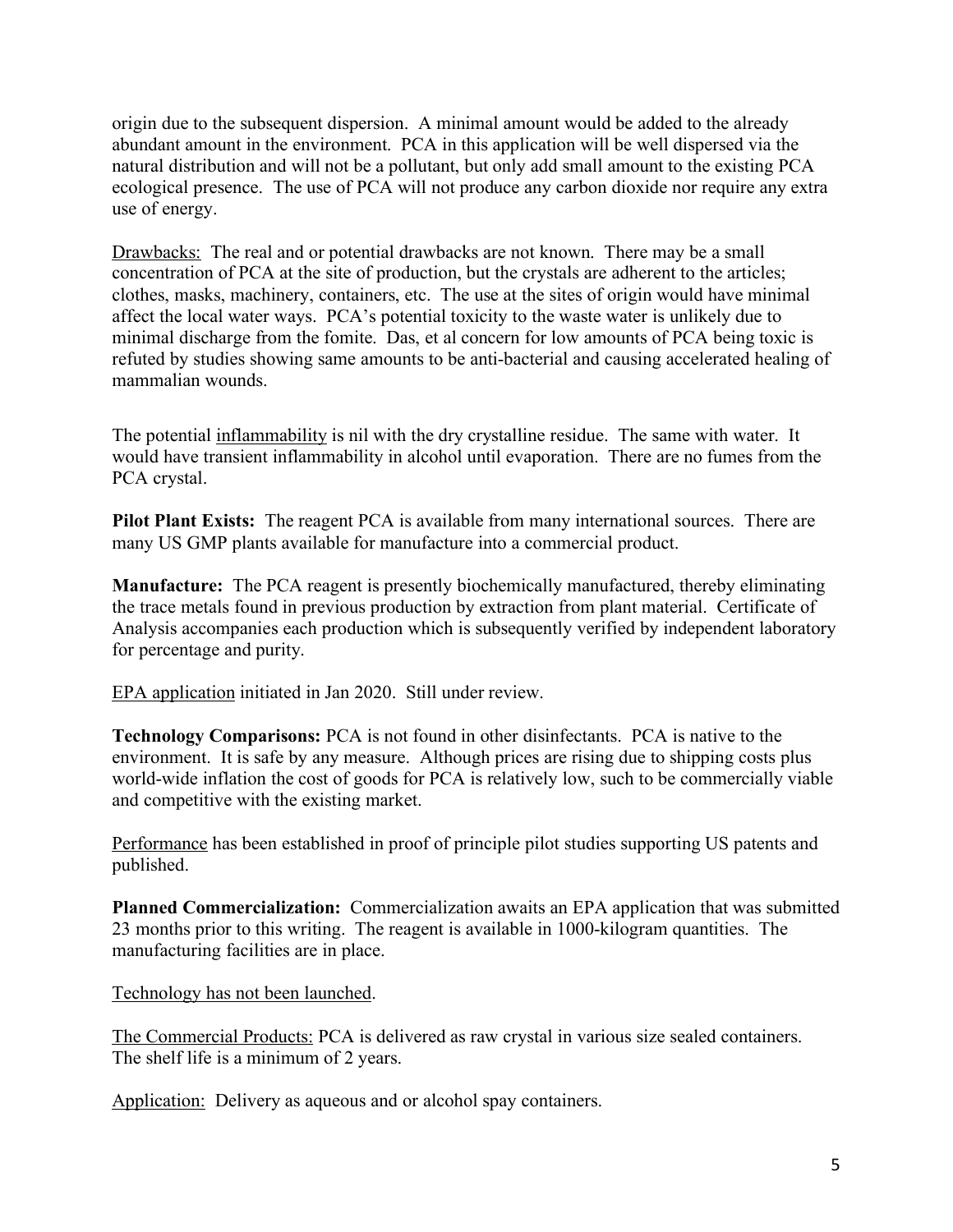Science and Innovation: The application is original, and determined novel as evidence by the multiple US patents for various applications. This is further evidenced by the US patent 10, 969, 959 was issued 7-month after submission of application, because there was no prior art.

There scientific publications of use on human hands is noted above.

Human Metabolism: Should PCA be ingested, the pharmacokinetics and pharmacodynamics are known; already in medical literature.

Mode of action: The anti-bacteria and anti-viral modes of action are well known in the literature and by evidence supporting US patents.

Bacterial Mode of Action: Inhibitory mechanisms of PCA on bacteria growth are wide-ranging and include

- destabilizing the bacteria cytoplasmic membrane,
- altering the permeability of the bacteria plasma membrane,
- inhibiting extracellular microbial enzymes,
- directly altering microbial metabolism, and
- depriving microbes of substrates required for growth [1].

Specifically, PCA can;

- change bacterial physicochemical surface properties. For example, ferulic acid has been shown to decrease hydrophobicity of Pseudomonas aeruginosa [2]. PA treatment can also
- alter bacterial polarity by changing bacteria surface electron acceptors on both grampositive (increased acceptor components) and gram-negative (decreased acceptor components) strains [2].
- It has been shown that as PA concentrations increase, the percentage of cell membrane damage significantly increases, as indicated by release of intracellular K+, with greater effects observed with gram-negative bacteria strains than with gram-positive bacteria strains [2]

*1: Dietrich, H.; Pour Nikfardjam, M.S. Influence of Phenolic Compounds and Tannins on Wine-Related Microorganisms. In Biology of Microorganisms on Grapes, in Must and in Wine; König, H., Unden, G., Fröhlich, J., Eds.; Springer International Publishing: Cham, Switzerland, 2017; pp. 421–454, ISBN 978-3-319-60021-5.* 

*2. Borges, A.; Ferreira, C.; Saavedra, M.J.; Simões, M. Antibacterial Activity and Mode of Action of Ferulic and Gallic Acids Against Pathogenic Bacteria. Microb. Drug Resist. 2013, 19, 256–265.* 

Anti-Bacterial Duration of Action: The duration of action of PCA crystalline coated metal and polyester was a minimum of 48 hours with an unprecedented 99.999% destruction MRSA and Pseudomonas biofilms.

PCA'S Anti-Viral Mode of Action is the **Host Targeting Principle**:The PCA crystal by its inherent sharp physical structure (see above) physically disrupts the surface of the bacteria or an encapsulated virus upon contact. PCA therapeutic effect is initiated by physical disruption of the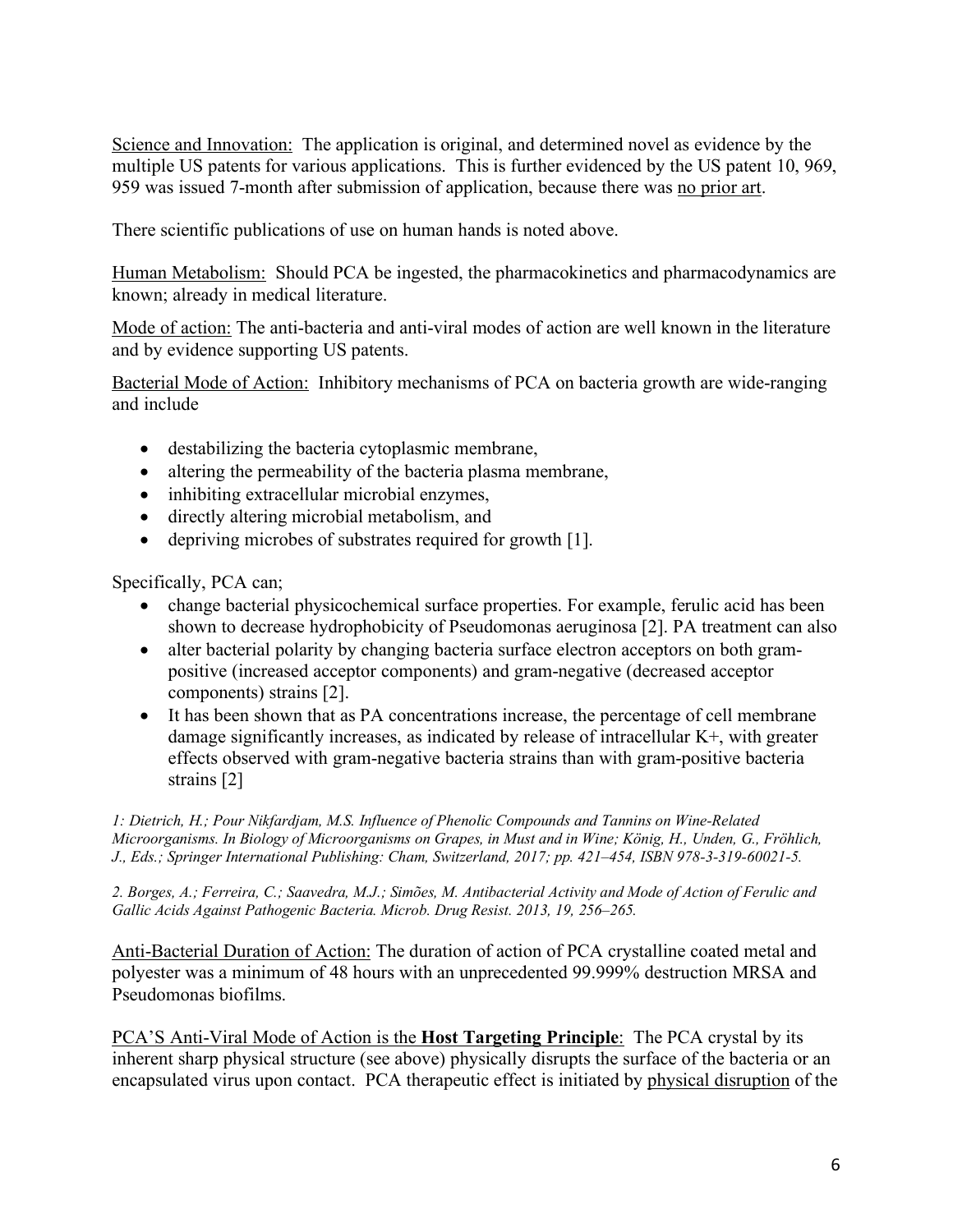virus coating. This is in contrast to other non-physical biological methods for capsular disruption.

Importance of the physical disruption of the viral coating in Host Targeting: Jackman and Cho described the lipid coating as the "common denominator" of all enveloped viruses; a group that includes flaviviruses, alphaviruses, coronaviruses, filoviruses, retroviruses and more. No other shared feature exists broadly across all those diverse viruses, which is why he proposes hosttargeted antivirals might have greater potential as pandemic-preparedness tools.

*Jackman JA, Shi P-Y, Cho N-J. Targeting the Achilles Heel of Mosquito-Borne Viruses for Antiviral Therapy. ACS Infectious Diseases 2019 5 (1), 4-8DOI: 10.1021/acsinfecdis.8b00286* Following the physical disruption, the other antimicrobial properties of PCA become active.

The crystal structure of the reagent causes physical disruption of bacterial and viral coating resulting in bacteria death and viral inactivation.

**Biological Disruption:** The medical literature substantiates the following known antiviral properties are found in PCA. These take effect in addition to the physical disruption.

• low pH;  $pKa$  of 4.49.

*Dawson, R. M. C.; et al. (1959). Data for Biochemical Research. Oxford: Clarendon Press.*

- anti-protease
- anti-docking reagent or docking inhibitor.

Elsbaey, et al report included that PCA bound well to multiple targets for SARS CoV-2 virus, including Mpro and PLpro.

*Elsbaey M, Ibrahim MAA, Bar FA, Elgazar AA. Chemical constituents from coconut waste and their in silico evaluation as potential antiviral agents against SARS-CoV-2. S Afr J Bot. 2021 Sep;141:278-289. doi: 10.1016/j.sajb.2021.05.018. Epub 2021 May 28. PMID: 34092840; PMCID: PMC8162769.*

## Inhibitor of Mpro.

Acar reported "PCA to have a binding affinity of -4.9 kcal/mol and effective against Mpro. The docked pose of protocatechuic acid with main protease (7BQY) and ligand interaction of protocatechuic acid with 7BQY." PCA had a Log*P* of 0.88 which means it was easily absorbed. With a positive CYP34, PCA would have capacity to cross the blood brain barrier.

*Acar A. Evaluation of phenolic acids of Corylus avellane L. as a potential SARS CoV-2 Main protease inhibitors. Erzincan University. Journal of Science and Technology. 2021, 14 (2), 492-509. DOI: 10.18185/erzifbed.897348.*

• cellular and hormonal immunity.

Guo, et al concluded that PCA effect was due to enhanced cellular and hormonal immunity.

*Guo Y, Zhang Q, Zuo Z, et al. Protocatechuic acid (PCA) induced a better antiviral effect by immune enhancement in SPF chickens. Microb Pathog. 2018; 114:233-238. doi: 10.1016/j.micpath.2017.11.068*.